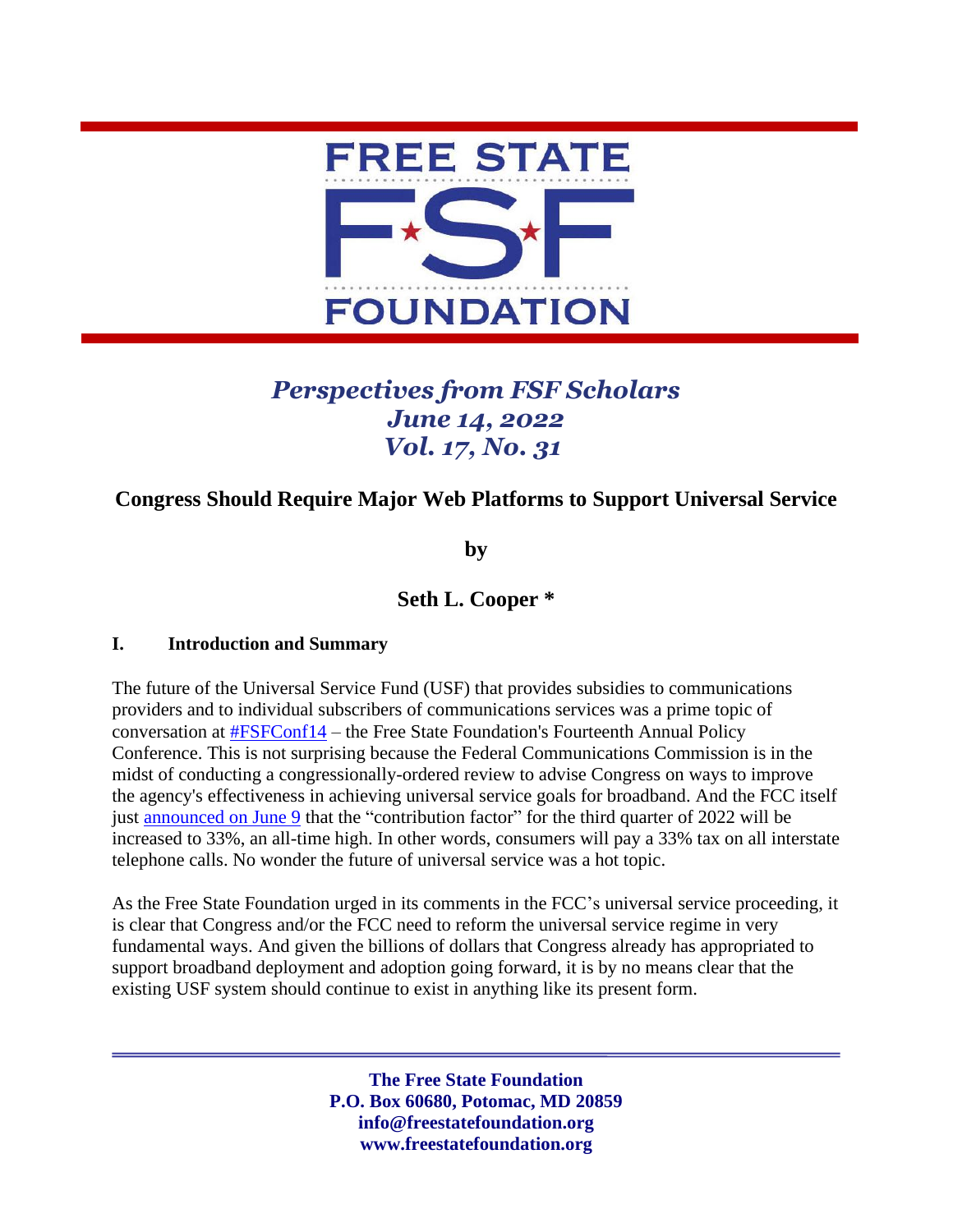But to the extent that subsidy support for broadband remains necessary on an ongoing basis after the expenditure of the billions of dollars already appropriated, Congress should consider an idea discussed by FCC Commissioners Brendan Carr and Nathan Simington at #FSFConf14: expand the base of USF contributors by including web platforms like Amazon, Apple, Facebook, Google, Microsoft, and Twitter, that benefit most from nationwide broadband network availability. As an important step, Congress should promptly pass the FAIR Contributions Act – or similar legislation – that would authorize the Commission to recommend ways to expand the USF contribution base and ensure its financial sustainability.

When the USF program was adopted in 1996, it was geared toward legacy voice services, not broadband. And the USF's \$8+ billion annual subsidy distributions are a much larger amount than when the program began. Voice service consumers pay for USF in the form of surcharges on their monthly bills. But as Commissioner Carr observed at #FSFConf14, the "[t]elephony revenues, the revenue base that we use for universal service, is somewhere in the \$30 billion to \$40 billion range. It's a significant decline from where it was when we initiated this mechanism." And Commissioner Simington remarked that "[a]nyone looking at the world in 2022 would not design the universal service mechanism as it is now." Indeed, the combination of a shrinking contribution base and increasing distribution amounts has put the USF program in peril and overtaxed voice consumers. Indeed, a June 8 *ex parte* [filing](https://www.neca.org/docs/default-source/wwpdf/public/6922mattey.pdf) at the FCC by Mattey Consulting, LLC indicated that "the contribution factor could reach 40% in the foreseeable future if action is not taken."

Commissioner Simington posed the pertinent question: "Why are we charging last mile providers, who are not the greatest beneficiary of adding the last mile customer, and not charging the upstream companies that are the primary beneficiaries?" He noted that "the business models for many companies for equipment, software-as-a-service, social media, video companies, are predicated on the assumption of universal broadband or near-to-universal broadband, and without that they wouldn't have a customer base. They are structurally non-contributors to USF while the pressure on telephony is getting unbearable." Similarly, Commissioner Carr suggested that "[w]e need to start looking to Big Tech to start contributing a fair share." And he raised the idea of looking to digital advertising revenues, since "that's something like an \$180 billion-a-year industry and growing compared to \$30-\$40 billion in telephony. And I do think that they are one of the largest beneficiaries of this spending."

In [comments](https://freestatefoundation.org/wp-content/uploads/2022/02/FSF-Comments-Report-on-the-Future-of-the-Universal-Service-Fund-021722.pdf) and [reply comments](https://freestatefoundation.org/wp-content/uploads/2022/03/FSF-Reply-Comments-Report-on-the-Future-of-the-Universal-Service-Fund-031722.pdf) filed earlier this year in the FCC's "Future of Universal Service Report" proceeding, Free State Foundation scholars made the case that the Commission's existing authority under Section 254(d) may allow the agency to collect contributions from certain providers of voice and video call services that have not heretofore been required to pay into the existing universal service fund. As a legal proposition, such an expansion of the USF contribution base appears to be backed by the agency's decision in 2006 to require interconnected VoIP providers to contribute to USF.

Notably, at **#FSFConf14**, Commissioners Carr and Simington both affirmed that, in their view, the FCC has authority to require USF contributions from online providers of video and voice calls. But they also recognized that the Commission's existing authority to expand the contribution base is limited and it could go only part way in tapping revenue sources needed to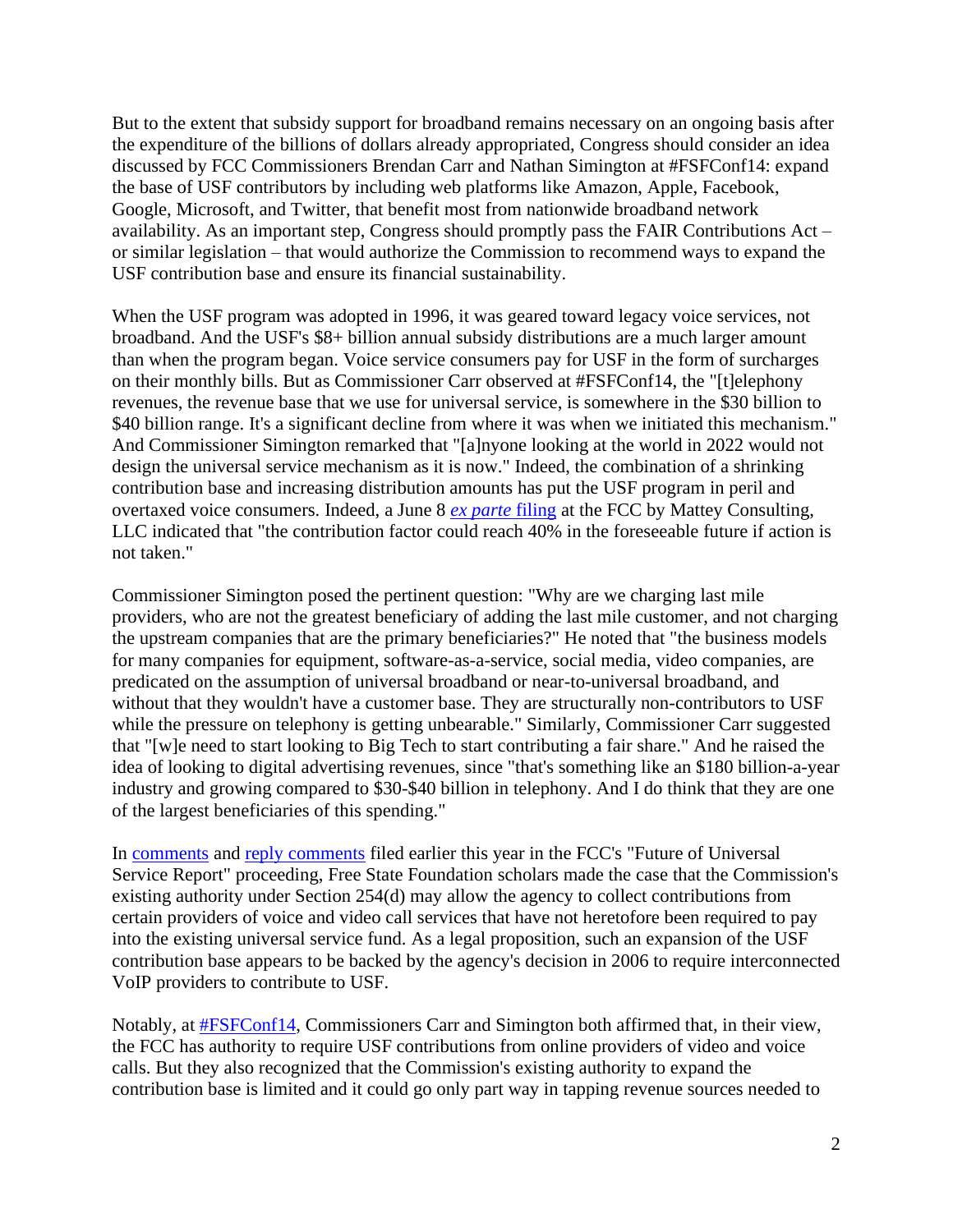bring long-term financial stability to USF. According to Commissioner Carr, "the reality is we need additional authority from Congress to sweep in the full suite of large technology company revenues."

The Funding Affordable Internet with Reliable Contributions Act – or FAIR Contributions Act, S.2427, would require the FCC to examine the feasibility of funding the USF program by requiring contributions from online content or services, such as search engines, social media platforms, streaming services, app stores, cloud computing services, and e-commerce platforms. The FAIR Contributions Act was favorably reported out of the Senate Commerce, Science, and Transportation Committee on May 11. If passed by Congress, the Act would require the Commission to submit a report to congressional committees that weighs the relative equities for consumers under the existing contribution system as well as under alternative systems. The report also would address the extent to which there is continued need for the USF program once broadband connectivity is made available to all Americans.

Congress should pass the FAIR Contributions  $Act - or$  similar legislation – as a step toward USF contribution reform. Central to the Commission's analysis and to any reform recommendations should be the principle that at least the major providers of online services that gain so much financially from nationwide broadband network connections should finally share in the financial responsibility for maintaining universal service.

## **II. The USF Program's Financial Support Mechanism Is Unsustainable**

The Universal Service Fund is a federal subsidy program intended to serve the goal of ensuring that all Americans are connected to communications services. This includes subsidy support for high-cost areas, low-income consumers, schools and libraries, as well as telemedicine services. The program's funding is ultimately taken from consumers of interstate and international voice services in the form of USF surcharges included on monthly bills.

When Congress enacted Section 254 of the Communications Act in 1996, it was focused primarily upon voice services and not broadband services. Also, the USF operated with a smaller budget that drew from a larger contribution base compared to today. The USF program's total distributions for 2020 totaled \$8.3 billion dollars, significantly higher than the \$2.3 billion and \$3.6 billion distributed in 1998 and 1999. According to the Federal-State Joint Board's *2021 Universal Service Monitoring Report*, the annual contribution base of legacy voice service providers declined from \$65.9 billion in 2011 to \$41.4 billion in 2020.

At #FSFConf14, FCC Commissioner Brendan Carr identified the unpleasant financial realities facing USF: "Telephony revenues, the revenue base that we use for universal service, is somewhere in the \$30 billion to \$40 billion range. It's a significant decline from where it was when we initiated this mechanism."

In order to keep the USF program afloat, consumers of voice services have become severely overtaxed. The USF surcharge rate has risen to the 25% to 30% range – far higher than it was two decades ago. Commissioner Carr acknowledged that the USF contribution factor recently had declined to the low 20% range, but he also insisted "that number is going to come flying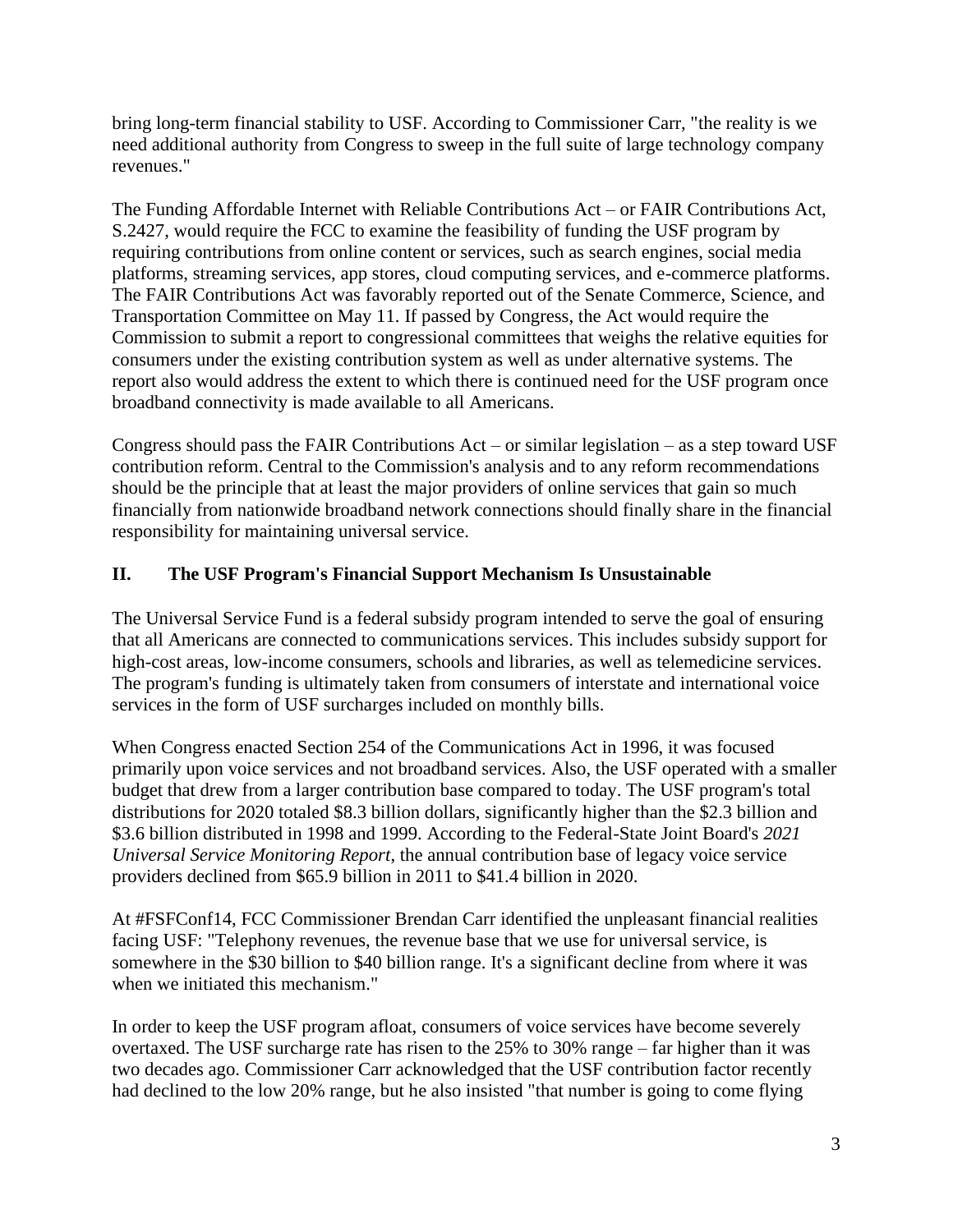back towards 30 percent very quickly here." In fact, a June 8 *[ex parte](https://www.neca.org/docs/default-source/wwpdf/public/6922mattey.pdf)* filing at the FCC by Mattey Consulting, LLC indicated that "the contribution factor could reach 40% in the foreseeable future if action is not taken."

Commissioner Nathan Simington also recognized that the USF program's contribution mechanism is outdated: "Anyone looking at the world in 2022 would not design the universal service mechanism as it is now. Using telephony to fund broadband spend probably made sense at the time, but things have evolved." He posed pertinent questions about funding sources for universal service in today's communications marketplace:

Every time a broadband provider adds a customer, you have to ask, "Who else adds a customer?" Search engines add customers, streaming video adds customers, online web apps add customers. It may be the case that, in fact, if a company has sufficient market penetration there might be much more upside for that company than for the actual last mile provider to add a customer at the last mile. Very often its cost structure is almost pure profit per incremental user.

If this theory holds water, then the question would be: "Why are we charging last mile providers, who are not the greatest beneficiary of adding the last mile customer, and not charging the upstream companies that are the primary beneficiaries?" This would require us to think through this question of: "Who is the beneficiary of network effects?" But on the other hand, the business models for many companies for equip, software-as-a-service, social media, video companies, are predicated on the assumption of universal broadband or near-touniversal broadband, and without that they wouldn't have a customer base. They are structurally non-contributors to USF while the pressure on telephony is getting unbearable. What I'm hearing from business telephony users is that they can't even budget effectively because they have no idea what the contribution factor is going to be quarter to quarter.

#### **III. Major Web Platforms Should Be Responsible for Helping Support Universal Service**

Commissioner Carr also identified potential new contribution sources for the USF program. As he explained: "We need to start looking to Big Tech to start contributing a fair share." An idea that Commissioner Carr posed is looking to digital advertising revenues. He stated that "[r]ight now that's something like an \$180 billion-a-year industry and growing compared to \$30-\$40 billion in telephony. And I do think that they are one of the largest beneficiaries of this spending."

Looking at the current state of the USF contribution system, Commissioner Carr observed:

Right now it's a direct pass through to consumers' traditional telephone bills. And when we look at large tech companies, digital ad revenues in particular, there's a lot of room between those revenues that the company has and any end user bill such that net-net [having large tech companies contribute to universal service is]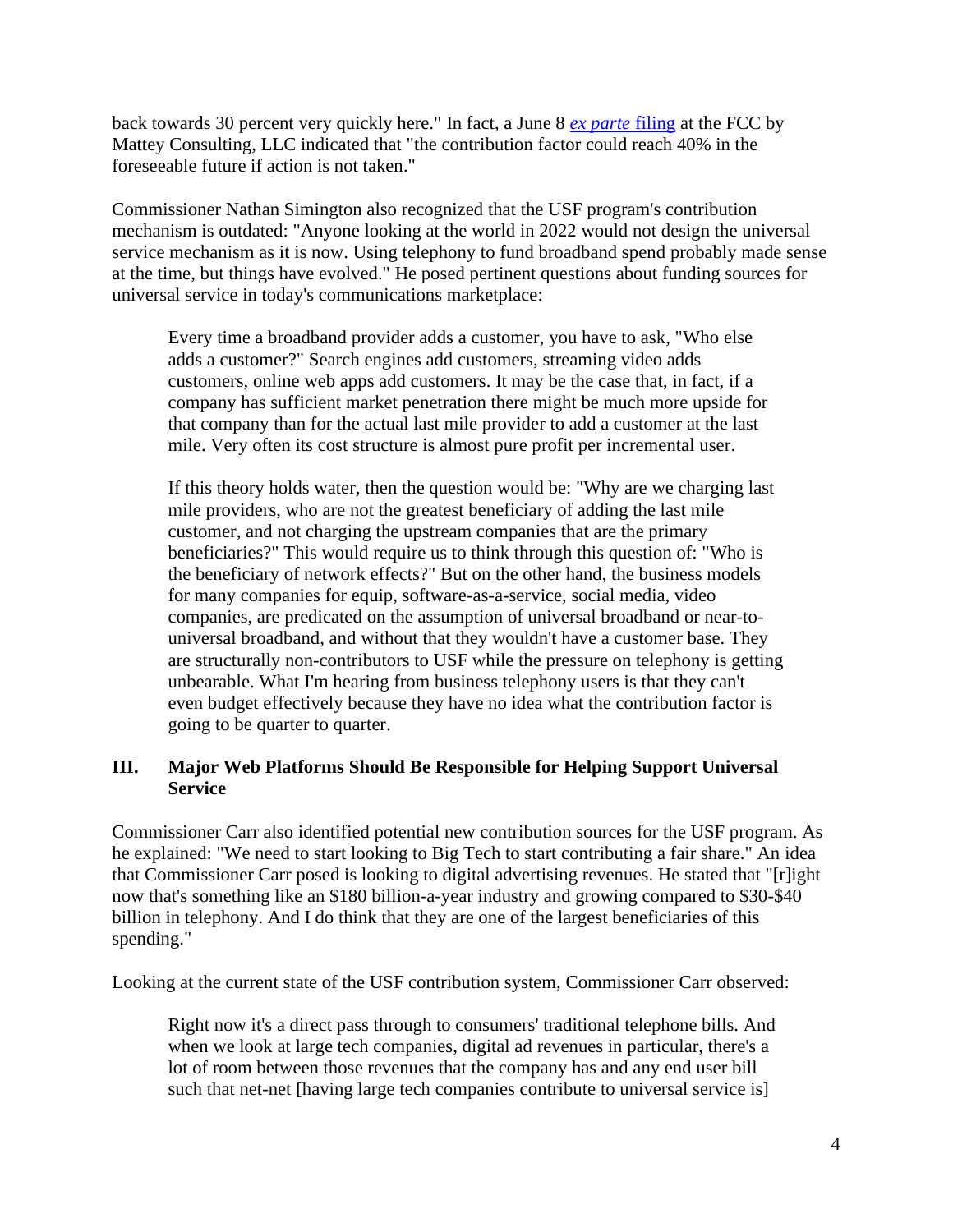going to reduce the impact on consumers. So I think that we definitely should be doing that.

However, Commissioner Carr pushed back against the idea of shifting all of the contribution burden on the telephone portion of consumers' bills over to the Internet portion of their bills:

We absolutely need to build a firewall around the idea that 100% of this should be coming out of the pockets of consumers on their broadband bill. Should some portion of it go in? Do broadband providers benefit from it? Yeah, I'm open to some idea along those lines as a compromise. But my starting position is: we cannot. It's a non-starter to say it should go 100% onto the Internet bill. Affordability is so important right now. Driving up artificially the Internet bills for consumers should be something that we all reject.

## **IV. Existing FCC Authority to Expand USF Contributions Goes Only Partway**

In comments and reply comments filed earlier this year in the FCC's "Future of Universal Service Report" proceeding, Free State Foundation scholars made the case that the Commission's existing authority may allow the agency to collect contributions from certain providers of voice and video call services that have not heretofore been required to pay in to the existing universal service system. Section 254(d) of the Communications Act mandates contributions from telecommunications providers, and it grants the Commission permissive authority to require "any other provider of interstate telecommunications" to contribute "if the public interest so requires." The statute also requires the Commission to establish "specific, predictable, and sufficient mechanisms . . . to preserve and advance universal service."

Online companies or edge providers that provide video and voice calls – such as Meta, Instagram, Microsoft, Slack, Snapchat, WhatsApp, and Zoom – directly benefit from the widespread deployment of broadband networks to American consumers. And the video and voice calls provided by popular online companies increasingly are used by consumers in place of legacy voice services that are under growing burdens in propping up the USF system. In the face of USF's lagging contribution base and high distribution amounts, requiring contributions from providers of popular online video and voice call capabilities could help to keep the program financially solvent and reduce the hardship for legacy voice services and voice subscribers.

As FSF's comments in the "Future of the Universal Service Fund Report" proceeding pointed out, agency precedent interpreting Section 254(d) appears to support such an expansion of the USF contribution base. In its *2006 Universal Service Contribution Methodology Order*, the Commission found interconnected VoIP providers to be "providing" telecommunications "regardless of whether they own or operate their own transmission facilities or they obtain transmission from third parties," and the agency required those providers to make USF contributions.

Notably, at #FSFConf14, Commissioners Carr and Simington both affirmed that, in their view, the FCC has authority to require USF contributions from online providers of video and voice calls. Commissioner Simington expressly referenced the agency's 2006 decision to require USF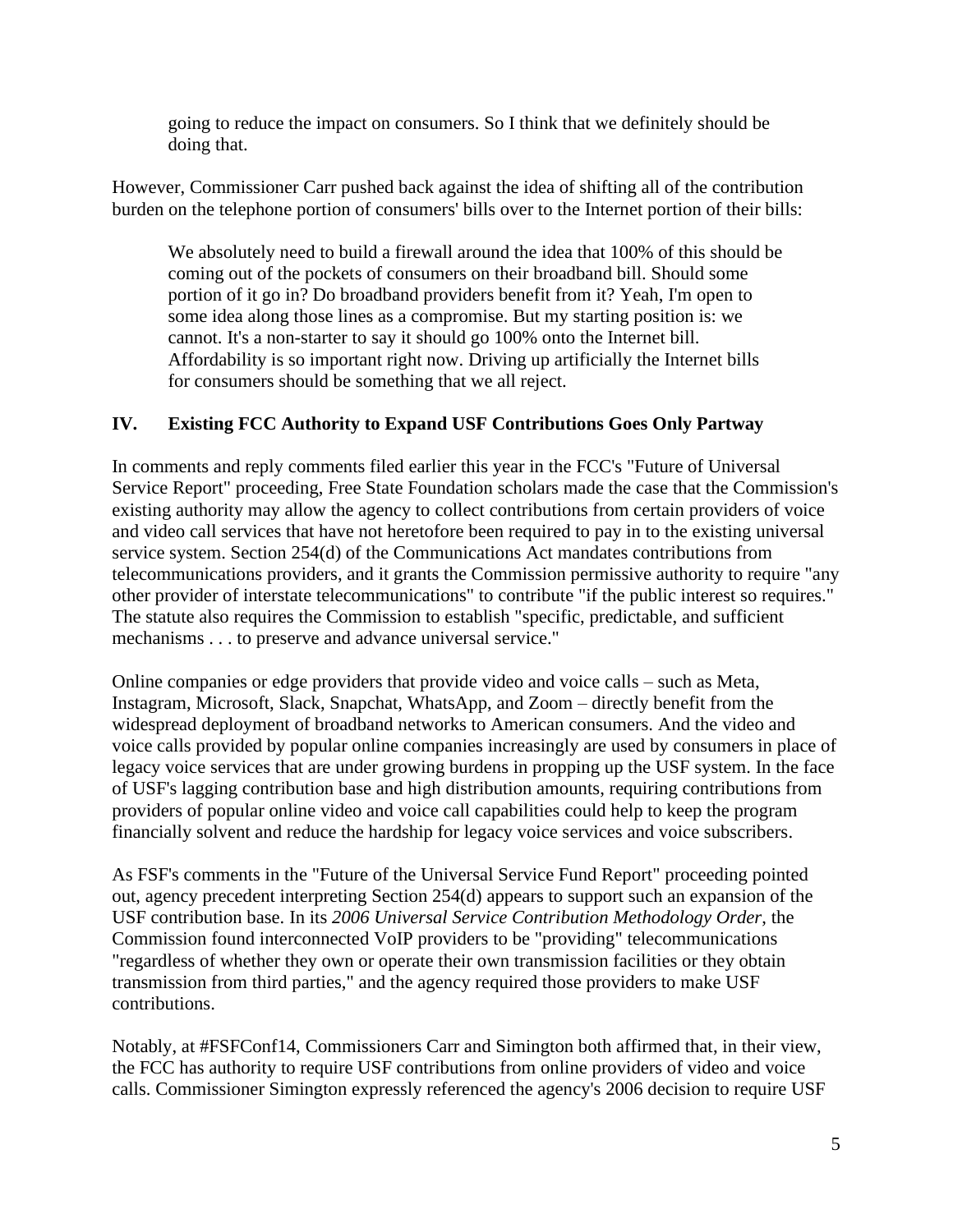contributions from VoIP by using its general power to draw on providers of interstate communications for contributions. However, he also acknowledged that the Commission's existing authority to expand the contribution base is still too limited to achieve comprehensive contribution reform:

[I]f Congress decides to adopt a theory that companies with large network effects that are dependent on universal service should be contributors to USF, that would go beyond the theory that we draw on for VoIP. And I don't know that would be something that we could do under our own authority. That might be a little ambitious. And that might invite the sort of pushback that we might not consider prudent.

Similarly, Commissioner Carr cautioned that although an expansion of the USF contribution base could be accomplished under the Commission's existing authority, such an undertaking could go only partway toward a long-lasting solution:

There are some revenue streams of large technology companies that I think would be assessable under the current structure, things that look like cloud-based transport, maybe the voice component of Microsoft Xbox. But it's a small portion of what I think we need to do. Yes, we could start. But the reality is we need additional authority from Congress to sweep in the full suite of large technology company revenues. That's why I'm pleased that Congress is starting to look at this, there is some bipartisan support, there is some study bills that are out there. And I think the FCC could go ahead and issue an NPRM that looks at a lot of these issues while we hopefully wait to get some additional authority from Congress.

Commissioners Carr and Simington are right in emphasizing the role of Congress in authorizing the agency to modernize and widen the USF contribution base. Only Congress can refit the USF program for the broadband era and place it on financially solid footing. Congress should begin laying the groundwork for a revamped contribution mechanism that allocates responsibility for financing the USF program to the companies that derive the greatest commercial benefits from universal broadband connectivity.

#### **V. Congress Should Direct the FCC to Study the Problem and Propose Contribution Reforms**

The Funding Affordable Internet with Reliable Contributions Act (FAIR Contributions Act), S.2427, would require the FCC to examine the feasibility of funding the USF program by requiring contributions from online content or services, such as search engines, social media platforms, streaming services, app stores, cloud computing services, and e-commerce platforms. The FAIR Contributions Act was favorably reported out of the Senate Commerce, Science, and Transportation Committee on May 11. If passed by Congress, the Act would require the Commission to submit a report to congressional committees that weighs the relative equities on consumers of the existing contribution system as well as potential alternative systems.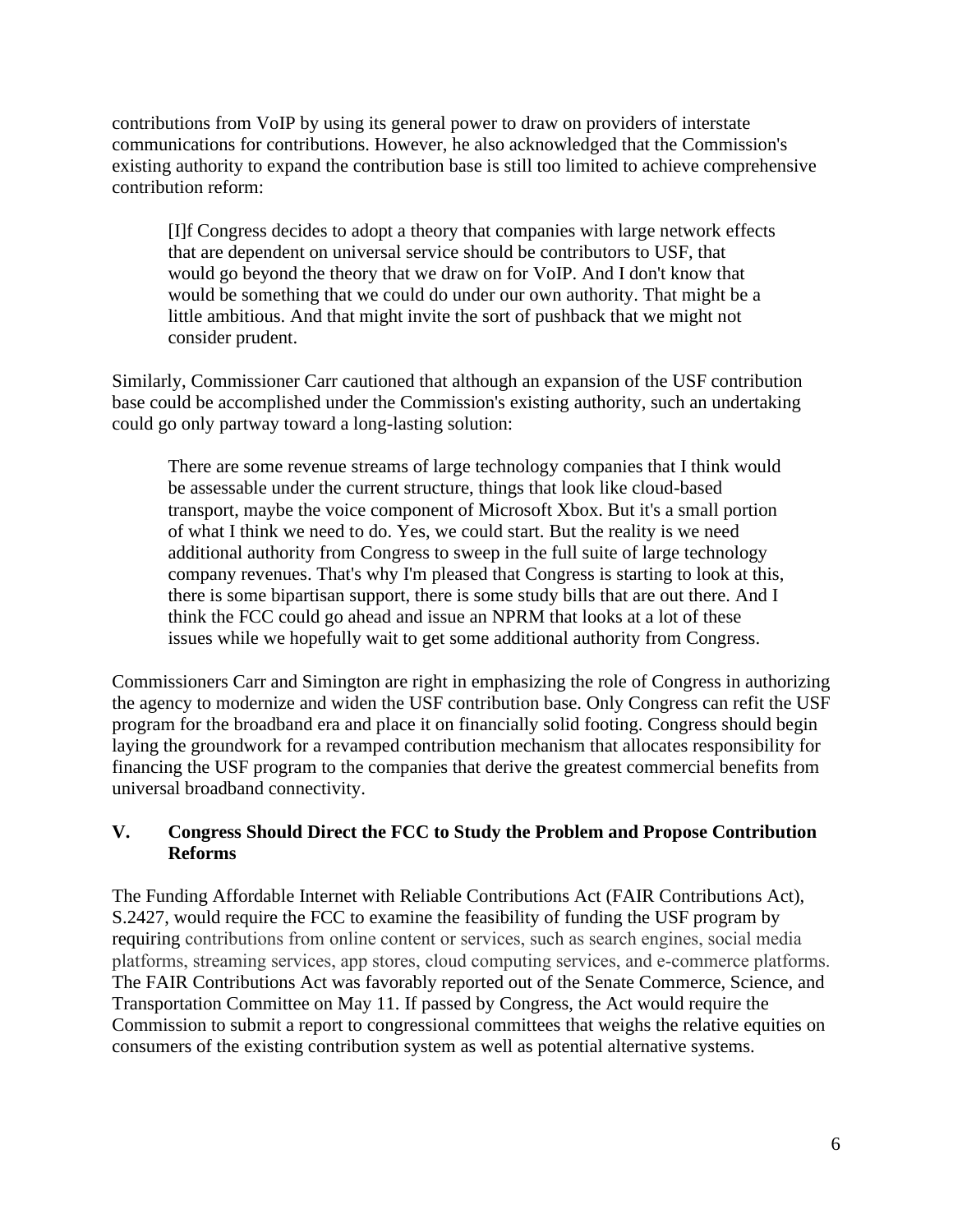The FAIR Contributions Act also requires the FCC's report to address the extent to which there is continued need for the USF program once broadband connectivity is made available to all Americans. That is an important issue that Free State Foundation comments raised in the Commission's "Future of the Universal Fund Report" proceeding. It is clear that Congress and/or the FCC need to reform the universal service regime in fundamental ways. Yet given the billions of dollars that Congress already has appropriated to support broadband deployment and adoption going forward, it is by no means clear that the existing USF system should continue to exist in anything like its present form. To the extent that subsidy support for broadband remains necessary on an ongoing basis after the expenditure of the billions of dollars already appropriated, a modernized contribution mechanism will be needed. And a report by the Commission can help inform Congress about the best ways to establish it.

The Reforming Broadband Connectivity Act is another bill that would require the FCC to assess the need to expand the USF contribution base and to ensure that contribution requirements are imposed equitably and fairly. The Act has been introduced in the Senate (S.3236) and in the House of Representatives (H.R. 6314). If passed by Congress, the Act would require the Commission to submit a report to Congress with its findings. Under the Act, the Commission would have to consider the relative equities and burdens of any proposed changes in the contribution system with respect to consumers and businesses.

Congress should pass the FAIR Contributions  $Act - or$  similar legislation – as a step toward USF contribution reform. At Congress's direction, the FCC should compile a comprehensive factual record and examine ways to increase the sources of funding for the USF program, while bringing significant relief to consumers of voice services. Central to the Commission's analysis and to any reform recommendations should be the principle that at least the major providers of online services that gain so much financially from nationwide broadband network connections should finally share in the financial responsibility for maintaining universal service. Major web platforms such as Amazon, Apple, Facebook, Google, Microsoft, and Twitter collectively generate hundreds of billions in commercial revenues using broadband connections to the American public. With great profits from universal service should come great financial responsibility for sustaining it.

Commissioner Carr is correct that the FCC already has the authority to study ways to modernize the USF contribution mechanism and to propose specific reforms. Indeed, paragraph 51 of the Commission's Notice of Inquiry for its "Future of Universal Service Report" proceeding seeks comments on "potential recommendations to Congress for other amendments to section 254 of the Communications Act or any other legislative actions related to USF," including "whether changes in law are necessary or appropriate to update the system of universal service contributions." The Commission could offer some helpful facts, assessments, and recommendations regarding contribution reforms in its forthcoming "Future of the Universal Service Report" – due to Congress later this year. However, contribution reform is only one issue among myriad USF reform-related topics covered by the Commission's Notice. Given the wide scope of the Notice and the relatively short attention paid to the contribution mechanism, it appears unlikely that USF contribution reform will receive a detailed treatment in the Commission's upcoming report to Congress.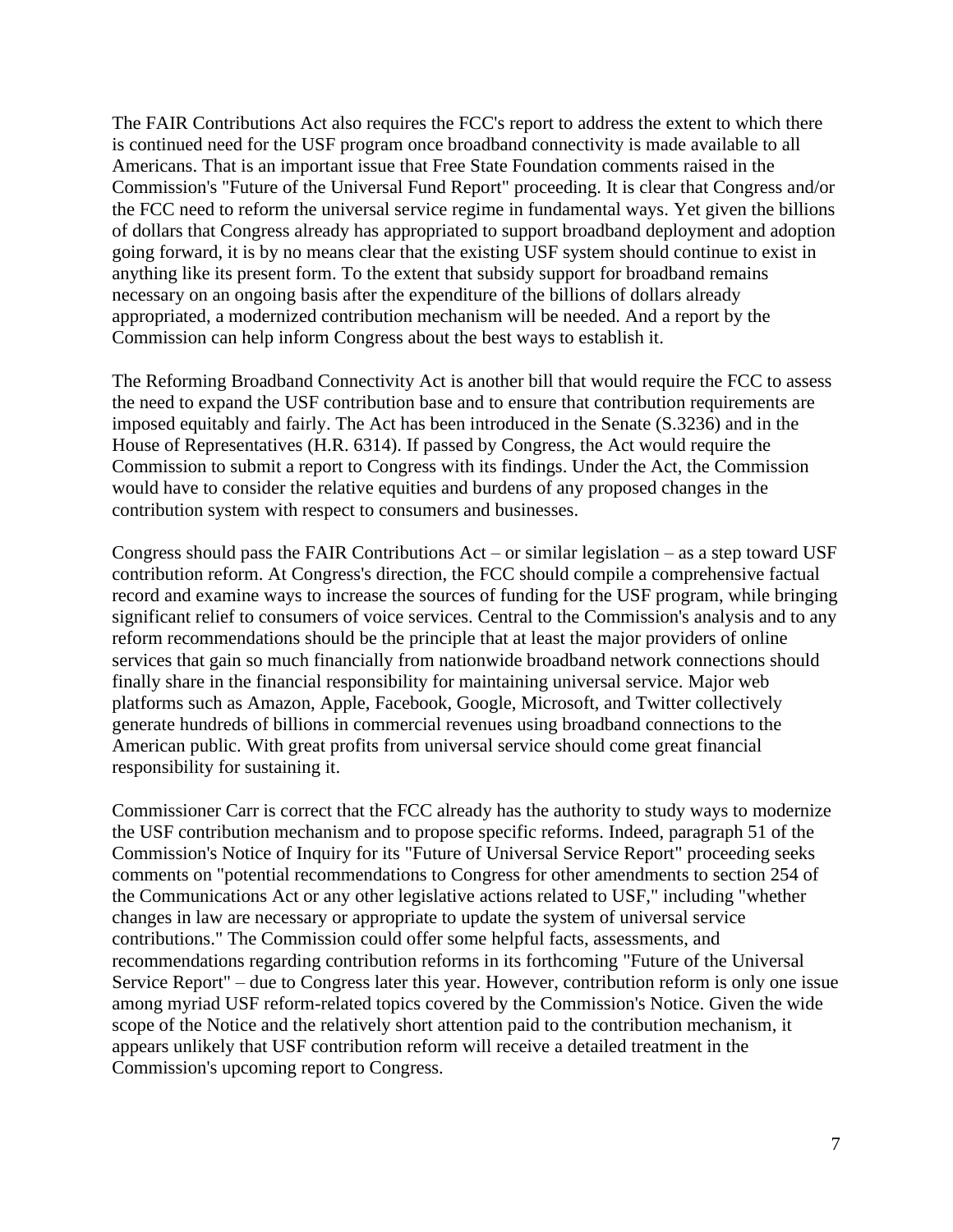A mandate from Congress for a thorough examination of the USF contribution mechanism and ways to modernize it would help ensure that the Commission dedicates sufficient time and resources to such a study and that the agency completes the report in a timely matter.

# **VI. Conclusion**

Reforms to the USF contribution mechanism are needed to save the program from fiscal collapse – and to provide relief to voice consumers who are burdened with paying for it. Congress should take up an idea discussed by FCC Commissioners Brendan Carr and Nathan Simington at #FSFConf14: expand the base of USF contributors by including major Web platforms like Amazon, Apple, Facebook, Google, Microsoft, and Twitter, that benefit most from nationwide broadband network availability. As a first step, Congress should promptly pass the FAIR Contribution Act or similar legislation. Congress should authorize the Commission to study the issue and to submit a report recommending ways to expand the USF contribution base and ensure its financial sustainability for the future.

\* Seth L. Cooper is Director of Policy Studies and a Senior Fellow of the Free State Foundation, a free market-oriented think tank in Rockville, MD. The views expressed in this *Perspectives* do not necessarily reflect the views of others on the staff of the Free State Foundation or those affiliated with it.

(Note: [#FSFConf14](https://www.youtube.com/watch?v=8iYwG2gJ_qY&t=912s) quotes contained in this *Perspectives* are based on an edited transcription made by the author for purposes of readability. None of the meaning was changed in doing so.)

# **Further Readings**

Seth L. Cooper and Andrew Magloughlin, ["The FCC Should Preserve and Expand Its Broadband](https://freestatefoundation.org/wp-content/uploads/2022/06/The-FCC-Should-Preserve-and-Expand-its-Broadband-Infrastructure-Reforms-060822.pdf)  [Infrastructure Reforms,](https://freestatefoundation.org/wp-content/uploads/2022/06/The-FCC-Should-Preserve-and-Expand-its-Broadband-Infrastructure-Reforms-060822.pdf)" *Perspectives from FSF Scholars*, Vol. 17, No. 30 (June 8, 2022).

Seth L. Cooper, ["NTIA's Broadband Subsidies Must Respect State Law Limits on Government-](https://freestatefoundation.org/wp-content/uploads/2022/05/NTIAs-Broadband-Subsidies-Must-Respect-State-Law-Limits-on-Government-Owned-Networks-052622.pdf)[Owned Networks,](https://freestatefoundation.org/wp-content/uploads/2022/05/NTIAs-Broadband-Subsidies-Must-Respect-State-Law-Limits-on-Government-Owned-Networks-052622.pdf)" *Perspectives from FSF Scholars*, Vol. 17, 28 (May 26, 2022).

Andrew Long, ["Future Guidance Can Fix NTIA's Flawed "Fiber-First Approach,](https://freestatefoundation.org/wp-content/uploads/2022/05/Future-Guidance-Can-Fix-NTIAs-Flawed-Fiber-First-Approach-052322-kb-edits.pdf)" *Perspectives from FSF Scholars*, Vol. 17, No. 27 (May 24, 2022).

Seth L. Cooper, ["MEDIA ADVISORY: NTIA Releases Notice of Funding Opportunity for the](http://freestatefoundation.blogspot.com/2022/05/media-advisory-ntia-releases-notice-of.html)  [BEAD Program,](http://freestatefoundation.blogspot.com/2022/05/media-advisory-ntia-releases-notice-of.html)" *FSF Blog* (May 13, 2022).

Seth L. Cooper, ["NTIA Lacks Authority to Cut Broadband Funds From States That Limit](https://freestatefoundation.org/wp-content/uploads/2022/03/NTIA-Lacks-Authority-to-Cut-Broadband-Funds-From-States-That-Limit-Municipal-Networks-030722.pdf)  [Municipal Networks,](https://freestatefoundation.org/wp-content/uploads/2022/03/NTIA-Lacks-Authority-to-Cut-Broadband-Funds-From-States-That-Limit-Municipal-Networks-030722.pdf)" *Perspectives from FSF Scholars*, Vol. 17, No. 13 (March 7, 2022).

Andrew Long, ["Overlapping Broadband Appropriations Demand Agency Coordination: New](https://freestatefoundation.org/wp-content/uploads/2022/03/Overlapping-Broadband-Appropriations-Demand-Agency-Coordination-030222.pdf)  [FCC Maps Can Track Grants, Avert Waste,](https://freestatefoundation.org/wp-content/uploads/2022/03/Overlapping-Broadband-Appropriations-Demand-Agency-Coordination-030222.pdf)" *Perspectives from FSF Scholars*, Vol. 17, No. 12 (March 2, 2022).